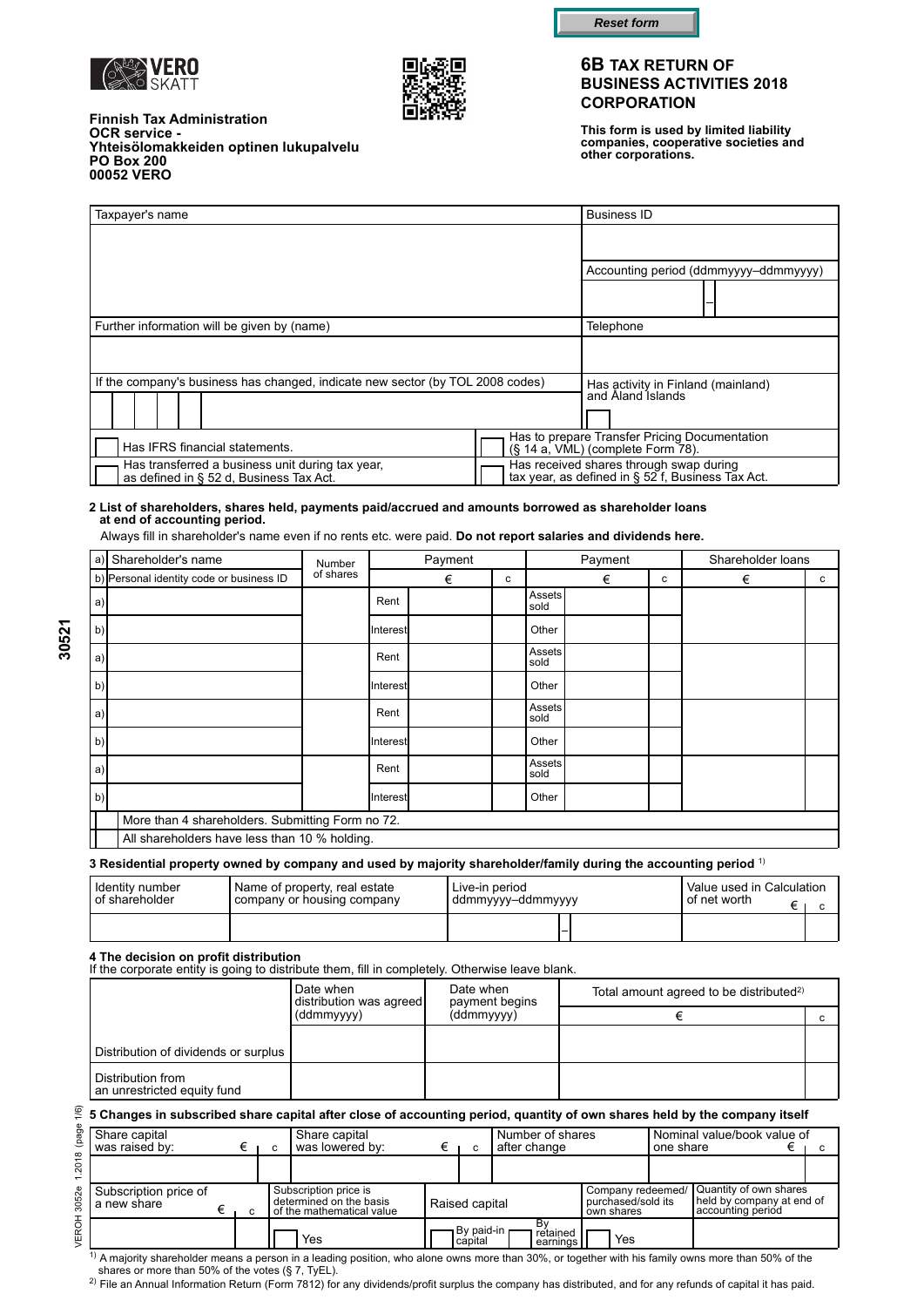



Business ID

| <b>Calculation of taxable income</b>                        | Accounting | Tax accounting |   |   |
|-------------------------------------------------------------|------------|----------------|---|---|
| 6 Business income                                           | €          | c              | € | c |
| 1 Net sales                                                 |            |                |   |   |
| 2 Own consumption of goods/services produced                |            |                |   |   |
| 3 Other operating income                                    |            |                |   |   |
| Capital gains for selling shares included in fixed assets   |            |                |   |   |
|                                                             |            |                |   |   |
|                                                             |            |                |   |   |
|                                                             |            |                |   |   |
| Other revenues from sideline business                       |            |                |   |   |
| 4 Financial income                                          |            |                |   |   |
|                                                             |            |                |   |   |
|                                                             |            |                |   |   |
|                                                             |            |                |   |   |
|                                                             |            |                |   |   |
|                                                             |            |                |   |   |
|                                                             |            |                |   |   |
|                                                             |            |                |   |   |
| Other financial revenues                                    |            |                |   |   |
|                                                             |            |                |   |   |
| Taxable portion (§ 5a, Business Tax Act)                    |            |                |   |   |
| 6 Group subsidy received (Form 65)                          |            |                |   |   |
|                                                             |            |                |   |   |
| Taxable portion (§ 43 and § 47, Business Tax Act)           |            |                |   |   |
| 8 Shares of profits in Controlled Foreign Company (Form 74) |            |                |   |   |
| 9 Other taxable revenues (not included in P/L)              |            |                |   |   |
| <b>10 TAXABLE BUSINESS INCOME, TOTAL</b>                    |            |                |   |   |
|                                                             |            |                |   |   |
| 11 Refunds of taxes                                         |            |                |   |   |
| 12 Cinema support received (§ 6.1.5, Business Tax Act)      |            |                |   |   |
| 13 Other tax-exempt revenues of the P/L                     |            |                |   |   |

**30522**

VEROH 3052e 1.2018 (page 2/6) VEROH 3052e 1.2018 (page 2/6)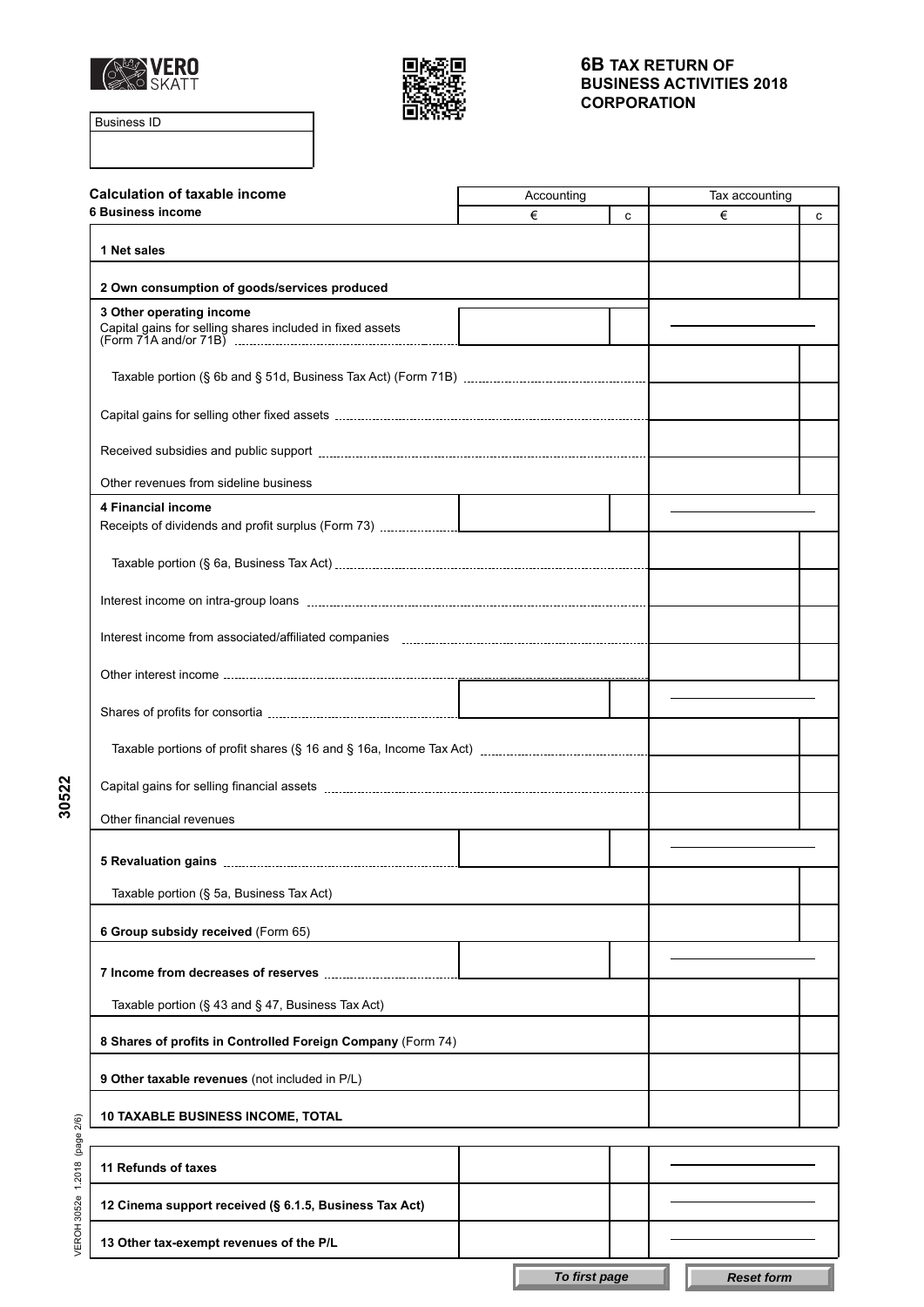



Business ID

**30523**

| <b>Calculation of taxable income</b>                                              | Accounting | Tax accounting |   |   |
|-----------------------------------------------------------------------------------|------------|----------------|---|---|
| <b>7 Business costs</b>                                                           | €          | C              | € | с |
| 1 Raw materials and services                                                      |            |                |   |   |
| <b>External services</b>                                                          |            |                |   |   |
| 2 Staff expenses                                                                  |            |                |   |   |
|                                                                                   |            |                |   |   |
|                                                                                   |            |                |   |   |
| Other staff expenses                                                              |            |                |   |   |
| 3 Depreciation and reduction in value of fixed assets                             |            |                |   |   |
|                                                                                   |            |                |   |   |
| Deductible portion (§ 24, § 30 to § 34, § 36 to § 41, Business Tax Act) (Form 62) |            |                |   |   |
|                                                                                   |            |                |   |   |
| Deductible portion (§ 42, Business Tax Act)                                       |            |                |   |   |
| 4 Other operating costs                                                           |            |                |   |   |
|                                                                                   |            |                |   |   |
|                                                                                   |            |                |   |   |
|                                                                                   |            |                |   |   |
|                                                                                   |            |                |   |   |
|                                                                                   |            |                |   |   |
| Capital losses for selling securities / fixed assets                              |            |                |   |   |
|                                                                                   |            |                |   |   |
|                                                                                   |            |                |   |   |
|                                                                                   |            |                |   |   |
|                                                                                   |            |                |   |   |
|                                                                                   |            |                |   |   |
| Non-deductible costs                                                              |            |                |   |   |
|                                                                                   |            |                |   |   |
|                                                                                   |            |                |   |   |
|                                                                                   |            |                |   |   |
| (page 3/6)                                                                        |            |                |   |   |
| 1.2018                                                                            |            |                |   |   |
| VEROH 3052e                                                                       |            |                |   |   |
| Other non-deductible costs                                                        |            |                |   |   |

**To first page Reset form**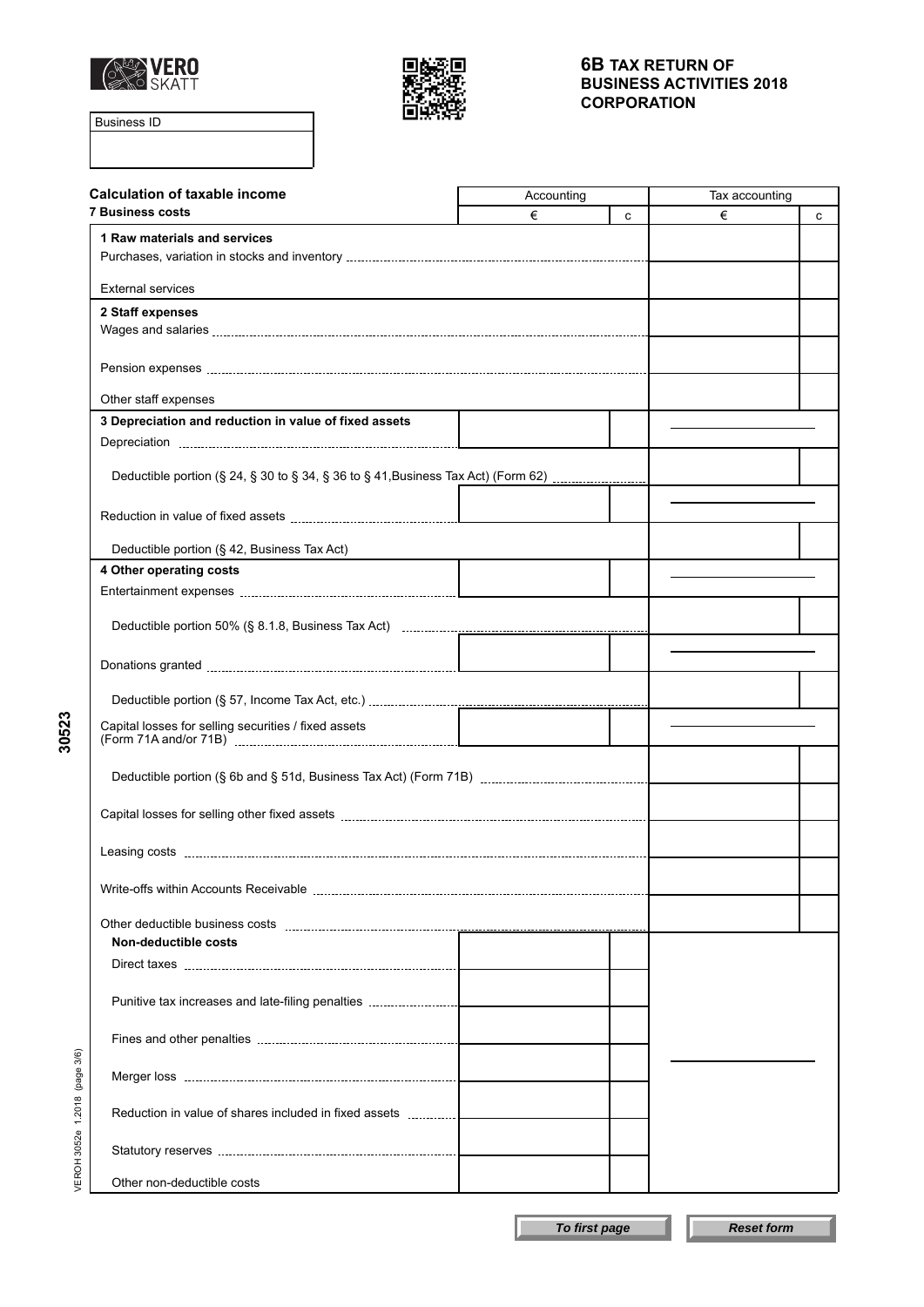



Business ID

| <b>Calculation of taxable income</b>                           | Accounting |   | Tax accounting |   |
|----------------------------------------------------------------|------------|---|----------------|---|
| <b>7 Business costs</b>                                        | €          | C | €              | C |
| <b>5 Financial expenses</b>                                    |            |   |                |   |
|                                                                |            |   |                |   |
|                                                                |            |   |                |   |
|                                                                |            |   |                |   |
|                                                                |            |   |                |   |
|                                                                |            |   |                |   |
| Losses of other financial assets and final reductions in value |            |   |                |   |
|                                                                |            |   |                |   |
|                                                                |            |   |                |   |
| Other financial expenses                                       |            |   |                |   |
| 6 Tax-deductible repayment of surplus by a cooperative         |            |   |                |   |
| 7 Group subsidy paid out (Form 65)                             |            |   |                |   |
|                                                                |            |   |                |   |
|                                                                |            |   |                |   |
| Deductible portion (§ 43 and § 47, Business Tax Act)           |            |   |                |   |
| 9 Other deductible costs (not included in P/L)                 |            |   |                |   |
| <b>10 TAX-DEDUCTIBLE BUSINESS COSTS, TOTAL</b>                 |            |   |                |   |

#### **8 Taxable profits / Tax-deductible losses**

If the corporate taxpayer has receipts of income from an agricultural source, file Form 7M. If the corporate taxpayer has receipts of income from a personal source, file Form 7A.

| <b>PROFIT</b>                          |  | $\sim$<br>u | <b>LOSS</b>                                    |  |
|----------------------------------------|--|-------------|------------------------------------------------|--|
|                                        |  |             | <b>Amounts not taken</b><br>into consideration |  |
| <b>Profit from business activities</b> |  |             | Loss from business activities                  |  |

**30524**

**To first page Reset form**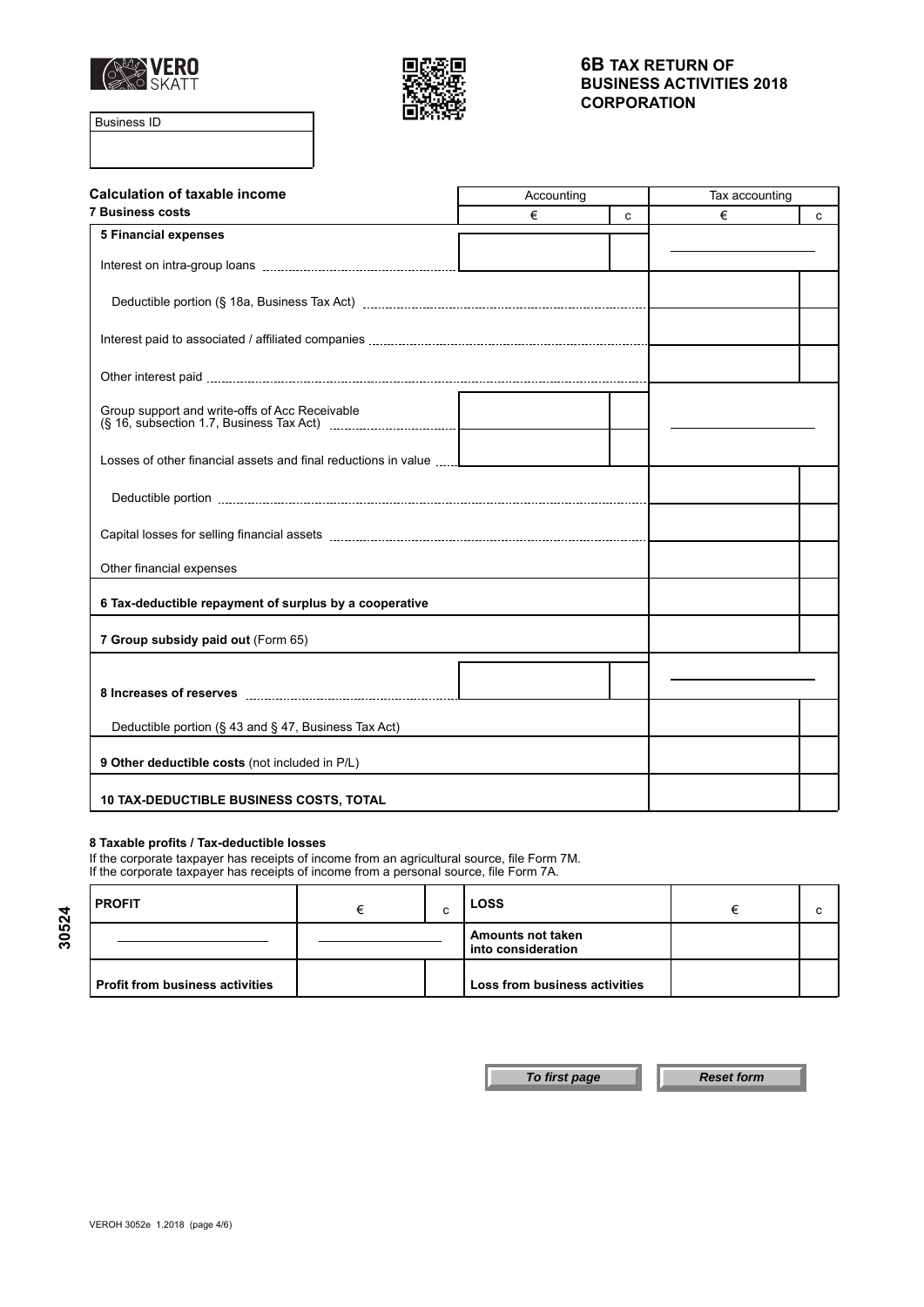



Business ID

| <b>Calculation of net worth</b><br>9 Assets            | € | C. | 10 Liabilities<br>€                                                 | C                             |
|--------------------------------------------------------|---|----|---------------------------------------------------------------------|-------------------------------|
| Fixed assets and other non-current<br>investment       |   |    |                                                                     |                               |
|                                                        |   |    |                                                                     |                               |
| Real estate, buildings and                             |   |    | Loans from financial institutions                                   |                               |
|                                                        |   |    |                                                                     |                               |
|                                                        |   |    | Amounts owed to companies                                           |                               |
| Securities included in fixed assets                    |   |    | Amounts owed to associated /                                        |                               |
| Receivables from companies                             |   |    |                                                                     |                               |
| Receivables from associated /                          |   |    | Accruals and Deferred income                                        |                               |
|                                                        |   |    | Advances received, long term                                        |                               |
|                                                        |   |    |                                                                     |                               |
| Fixed and non-currents assets, total                   |   |    |                                                                     |                               |
| <b>Current assets</b>                                  |   |    |                                                                     |                               |
| Raw materials and consumables    <b>CONSUMER</b>       |   |    | Subordinated loans taken                                            |                               |
|                                                        |   |    | <b>LIABILITIES TOTAL</b>                                            |                               |
|                                                        |   |    | <b>Current liabilities total</b>                                    |                               |
|                                                        |   |    | Non-current liabilities total                                       |                               |
| Real estate and buildings /                            |   |    |                                                                     |                               |
| Securities included in current assets                  |   |    | <b>NET WORTH - POSITIVE</b>                                         |                               |
|                                                        |   |    | <b>NET WORTH - NEGATIVE</b>                                         |                               |
| Current assets, total                                  |   |    | 11 Capital, Equity and Reserves                                     |                               |
| <b>Financial assets</b>                                |   |    | <b>Restricted equity</b><br>Share capital / Coop capital            |                               |
| Receivables from companies                             |   |    |                                                                     |                               |
| Receivables from associated /                          |   |    | <b>Unrestricted equity</b>                                          |                               |
|                                                        |   |    |                                                                     |                               |
|                                                        |   |    |                                                                     |                               |
| Other receivable                                       |   |    |                                                                     |                               |
| Securities included in financial                       |   |    |                                                                     |                               |
| Prepayments and Accrued income                         |   |    |                                                                     |                               |
| Receivable from a                                      |   |    |                                                                     |                               |
| percentage-of-completion entry                         |   |    |                                                                     |                               |
|                                                        |   |    |                                                                     |                               |
|                                                        |   |    | Loss to be confirmed for carryover                                  |                               |
|                                                        |   |    |                                                                     |                               |
| Financial assets, total<br>Other long-term investments |   |    |                                                                     |                               |
| (Income Tax Act)                                       |   |    | Other reconciliation between ac-                                    |                               |
|                                                        |   |    | counting book profit / taxable profit<br><b>CAPITAL, EQUITY AND</b> |                               |
| Real property and buildings                            |   |    | <b>RESERVES TOTAL</b>                                               |                               |
|                                                        |   |    |                                                                     | VEROH 3052e 1.2018 (page 5/6) |
|                                                        |   |    |                                                                     |                               |
| Other assets enumerated                                |   |    |                                                                     |                               |
| Other long-term investments<br>(Income Tax Act), total |   |    |                                                                     |                               |

**30525**